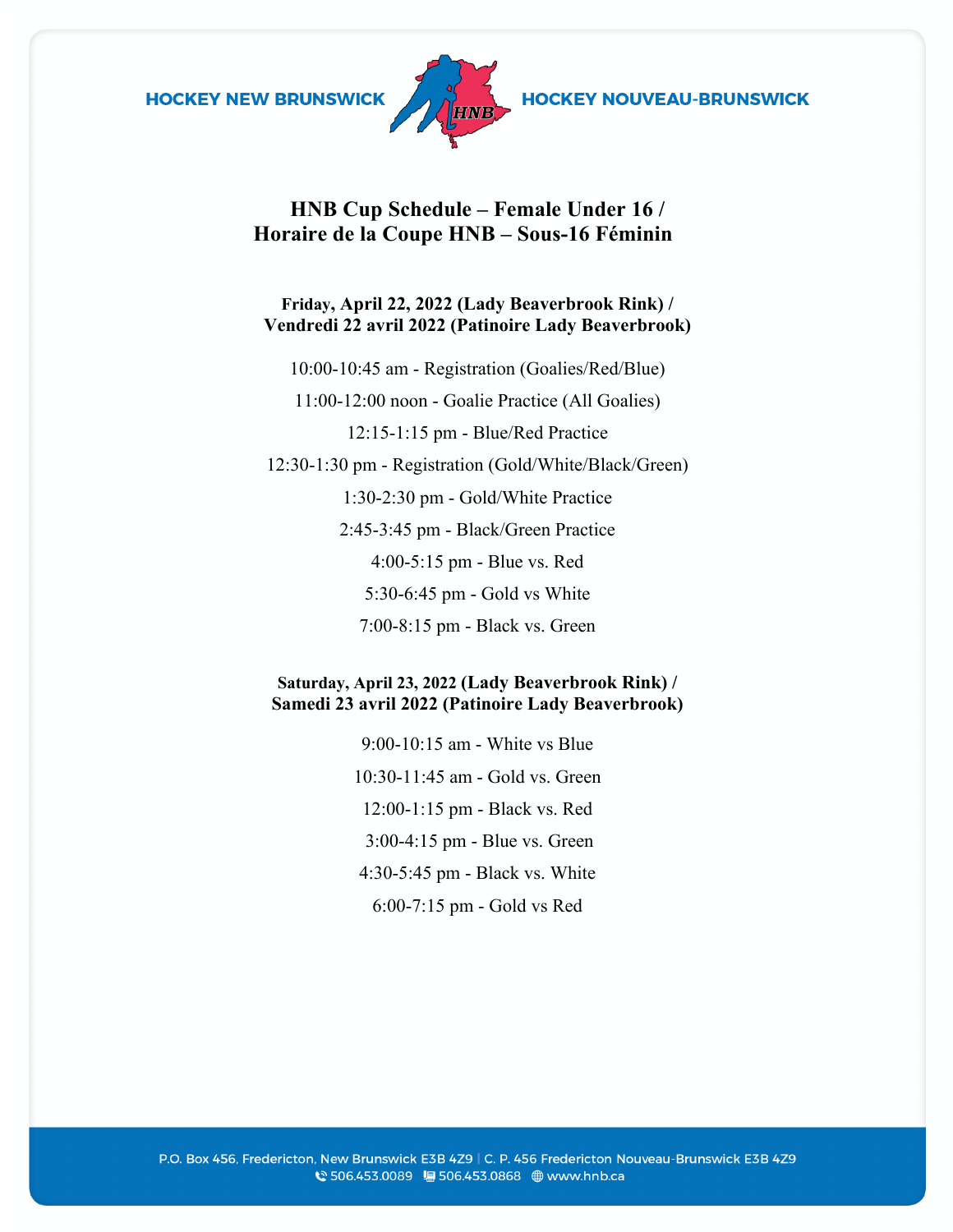**HOCKEY NEW BRUNSWICK** 



HOCKEY NOUVEAU-BRUNSWICK

# **HNB Cup Schedule – Male Under 16 / Horaire de la Coupe HNB – Sous-16 Masculin**

# **Saturday April 23, 2022 (Willie O'Ree Rink 1) / Samedi 23 avril 2022 (Patinoire 1 Willie O'Ree)**

7:00-8:00 am - Registration (Gold/White) 8:00 - 9:00 am - Gold (Practice) 9:15-10:15 am - White (Practice) 12:45-1:45 pm - Registration (Red/Blue) 1:45-2:45 pm - Red (Practice) 3:00-4:00 pm - Blue (Practice) 6:00-7:30 pm - Gold vs. White 7:45-9:15 pm - Red vs. Blue

## **Sunday, April 24, 2022 (Willie O'Ree Rink 1) / Dimanche 24 avril 2022 (Patinoire 1 Willie O'Ree)**

8:00-9:00 am - Goalie Practice 9:30-11:00 am - Gold vs. Blue 11:15-12:45 pm - White vs. Red 2:00-3:30 pm - Gold vs. Red 3:45-5:15 pm - White vs. Blue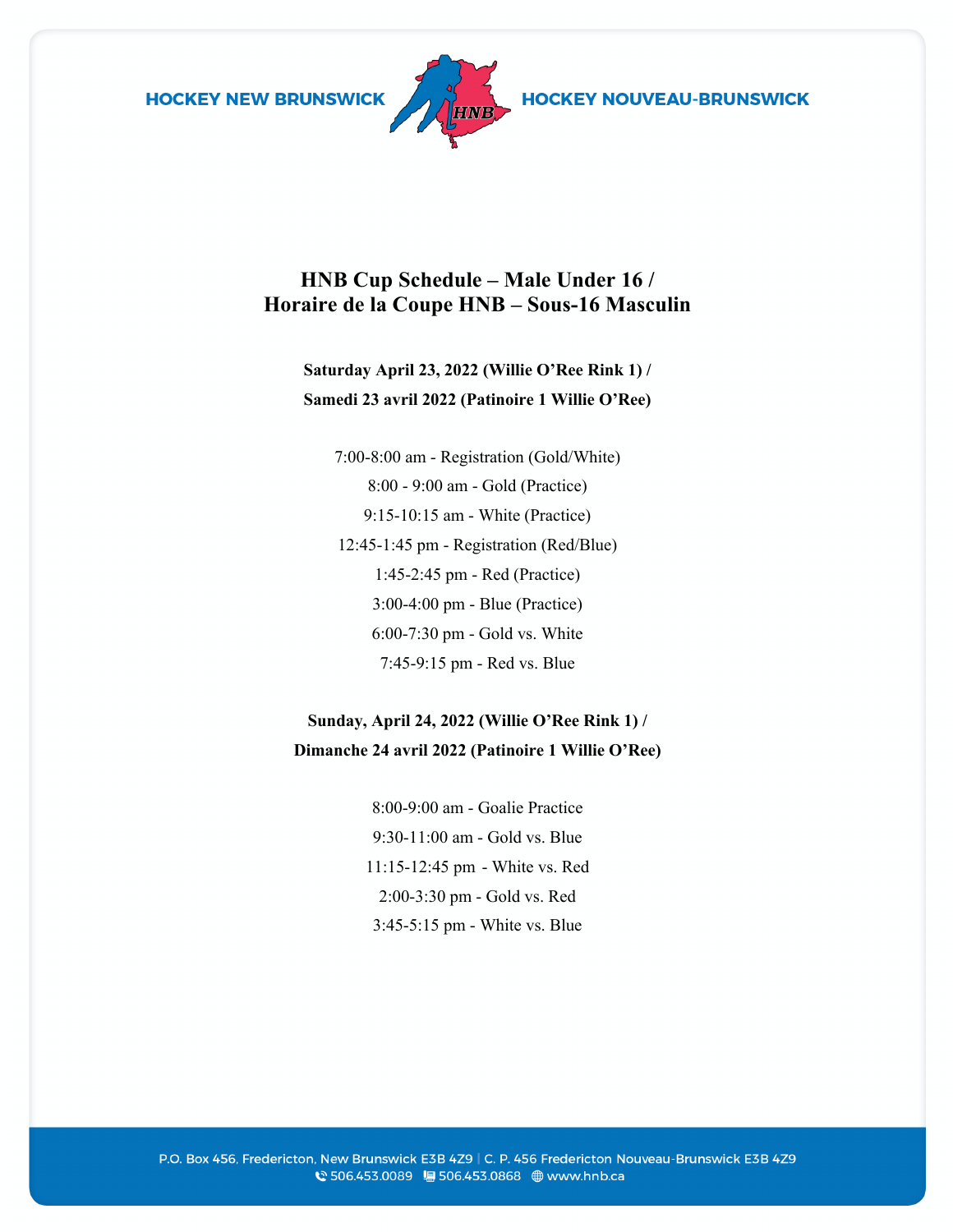**HOCKEY NEW BRUNSWICK** 



HOCKEY NOUVEAU-BRUNSWICK

# **HNB Cup Schedule – Male Under 15 / Horaire de la Coupe HNB – Sous-15 Masculin**

# **Friday, April 22, 2022 (Willie O'Ree Rink 1) / Vendredi 22 avril 2022 (Patinoire 1 Willie O'Ree)**

10:00-10:45 am – Registration (Goalies/Blue/Red) 11:00-12:00 noon - Goalie Practice 12:15-1:15 pm - Blue (Practice) 1:15-2:00 pm - Registration (Gold/White) 1:30-2:30 pm - Red (Practice) 2:45-3:45 pm - Gold (Practice) 4:00-5:00 pm - White (Practice) 5:15-6:45 pm - Blue vs. Red 7:00-8:30 pm - Gold vs. White

#### **Saturday, April 23, 2022 / Samedi 23 avril 2022**

10:30-12:00 pm - Gold vs. Blue **(Willie O'Ree Rink 1)** 12:15-1:45 pm - White vs. Red **(Willie O'Ree Rink 1)** 4:15-5:45 pm - White vs. Blue **(Willie O'Ree Rink 1)** 7:45-9:15pm - Gold vs. Red **(Willie O'Ree Rink 2)**